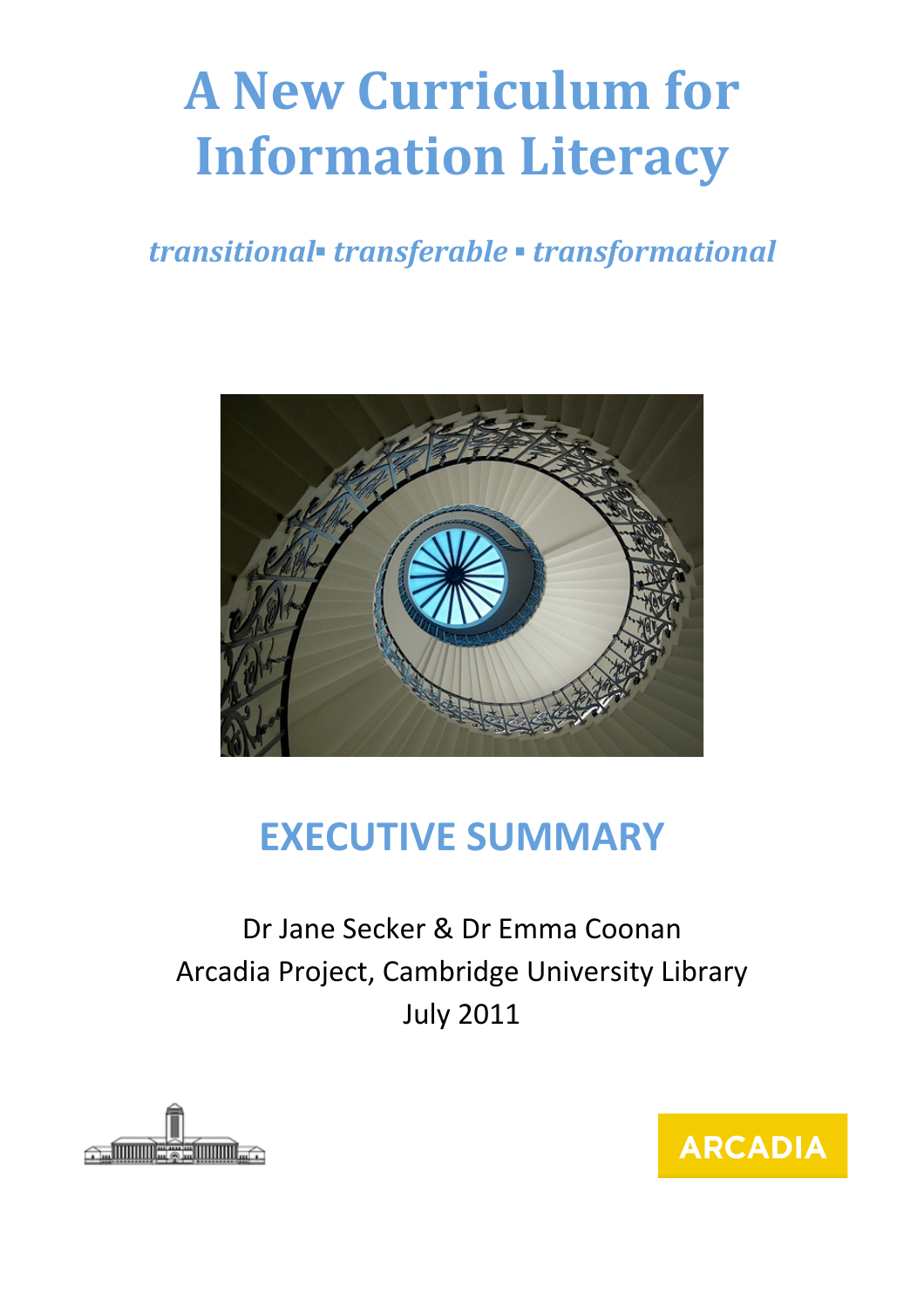#### Front cover image: *'Tulip staircase at the Queens House, Greenwich' by mcginnly http://www.flickr.com/photos/mcginnly/2197675676/ (licensed under Creative Commons)*

We selected the image on the front cover to reflect several key themes and ideas that arose from our research. Most notable among these is the concept of learning as an iterative and spiral process which progresses by building upon previously achieved insights. The image also suggests aspiration, development and upwards movement.

Finally, the coincidental resemblance to an eye recalls the metaphor of vision often used as an analogy for the researcher's mission: "*If I have seen further, it is by standing upon the shoulders of giants*" (Newton).



This work is licensed under a Creative Commons Attribution‐NonCommercial‐ShareAlike 3.0 License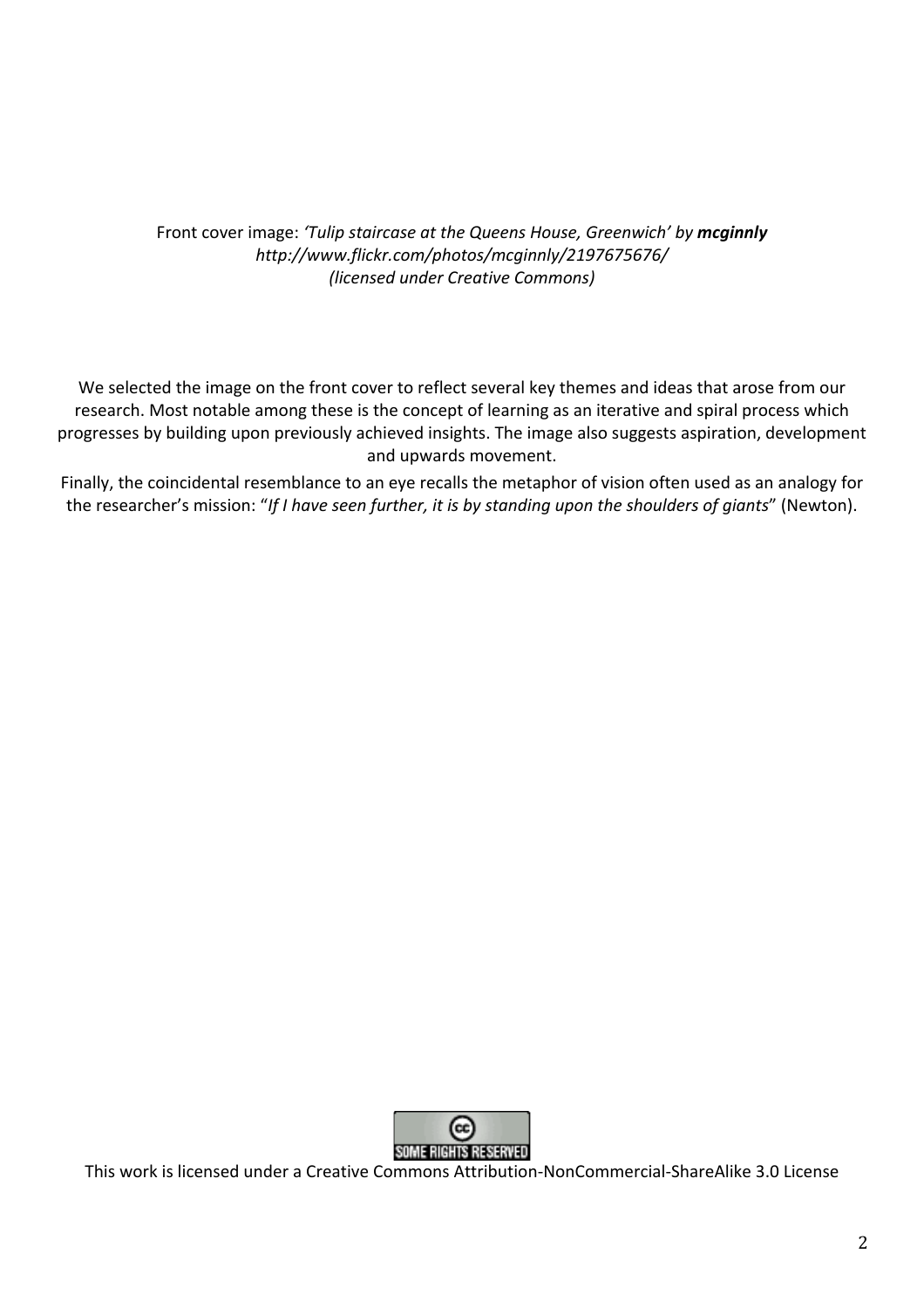#### **Acknowledgements**

Many people have supported and inspired us throughout this project so we would like thank (in no particular order): John Naughton and Michelle Heydon from the Arcadia Programme, together with our project support group at Cambridge ‐ Angela Cutts, Isla Kuhn, Anna Jones, Andy Priestner, Libby Tilley, Helen Webster and Emma‐Jane Batchelor. Thanks also to Sue Mehrer.

Huge thanks to all our experts who agreed to be interviewed and particularly those who attended the workshop (see Appendix 1 of Expert Consultation Report). Thanks to the staff at CARET and at the Faculty of Education at Cambridge, in particular Penny Coltman, Elaine Wilson, James De Winter and all the PGCE students. Finally, thanks to all at Wolfson College, particularly the Easter Term Press Fellows and everyone else we might have forgotten.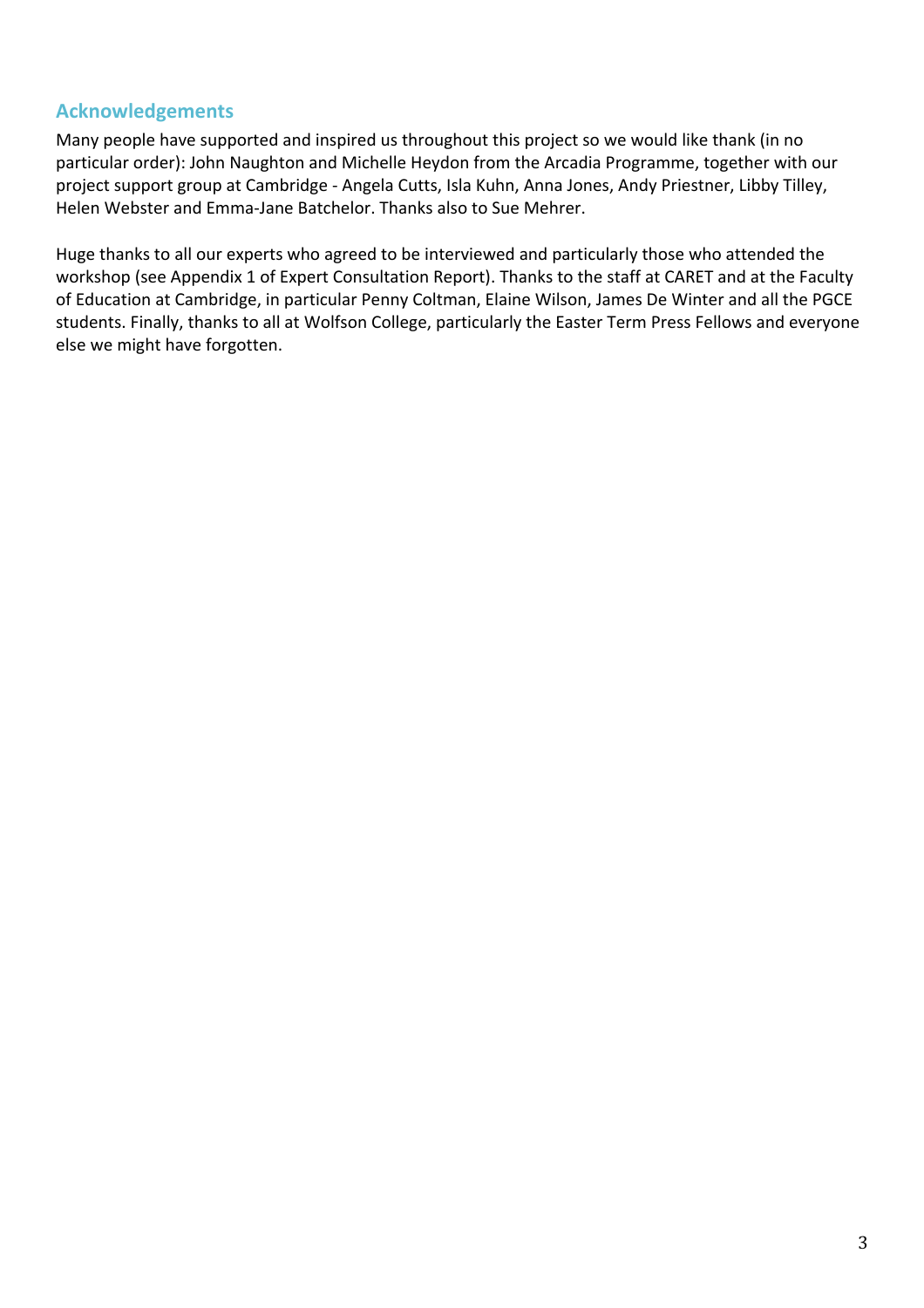#### **Introduction**

This short project, based at Cambridge University Library and funded by the Arcadia Programme, sought to develop a practical curriculum for information literacy that meets the needs of the undergraduate student entering higher education over the next five years.

The research is grounded in relevant theoretical models and reviews of recent professional literature and existing best practices. In addition, the authors consulted with experts in the information literacy field, and also those working in curriculum design and educational technologies.

#### **Project aims and objectives**

This project sought to develop a practical curriculum for information literacy that meets the needs of the undergraduate student entering higher education over the next five years. Specifically the project aimed:

- To understand the information needs of future undergraduate students on entering higher education
- To develop a revolutionary curriculum for information literacy that can be used with undergraduate students entering UK higher education
- To provide practical guidance about how best to equip students with the knowledge, skills and behaviour around information use to support their learning in the digital age
- To develop a flexible curriculum that can be used and adapted in the higher education community and used in face to face, blended and online learning provision.

#### **Background and context**

Information literacy is widely recognised as a key part of lifelong independent learning. It is viewed by some as a set of skills, attributes and behaviour that underpin student learning in the digital age. Information literacy has been linked to graduate employability and increasingly UK universities are developing information literacy strategies to ensure students acquire and develop these competencies during their undergraduate studies. Information literacy programmes or sessions are often run by academic libraries; however, in order to be most effective, experts recognise that information literacy should be embedded within a subject curriculum and ideally taught in partnership with academic and academic support colleagues.

Shortly before the start of this project, SCONUL's Seven Pillars of Information Literacy model, widely accepted in higher education, was modified and re‐issued (SCONUL, 2011). The model sets out the skills and attributes that an information literate person should have. Recent research suggests that the information‐seeking behaviour and needs of students are changing (CIBER, 2008), largely driven by the changing experiences and expectations of 'the Google Generation' who have grown up with access to the internet being the norm. While the Google Generation and 'Digital Native' terms have been debated and widely criticised (Jones, et al, 2010), it is clear that information literacy programmes over the next five years will need to adapt and respond to the needs of current students.

#### **Methodology**

The project involved an extensive review of the literature, which forms the theoretical background to this project. In addition a modified Delphi study was undertaken which involved consulting widely with experts in the information and education communities. The curriculum was developed and presented to the expert group taking into account findings from the literature and from the expert consultation. It was subsequently refined and a final curriculum, with a number of supporting documents, was produced.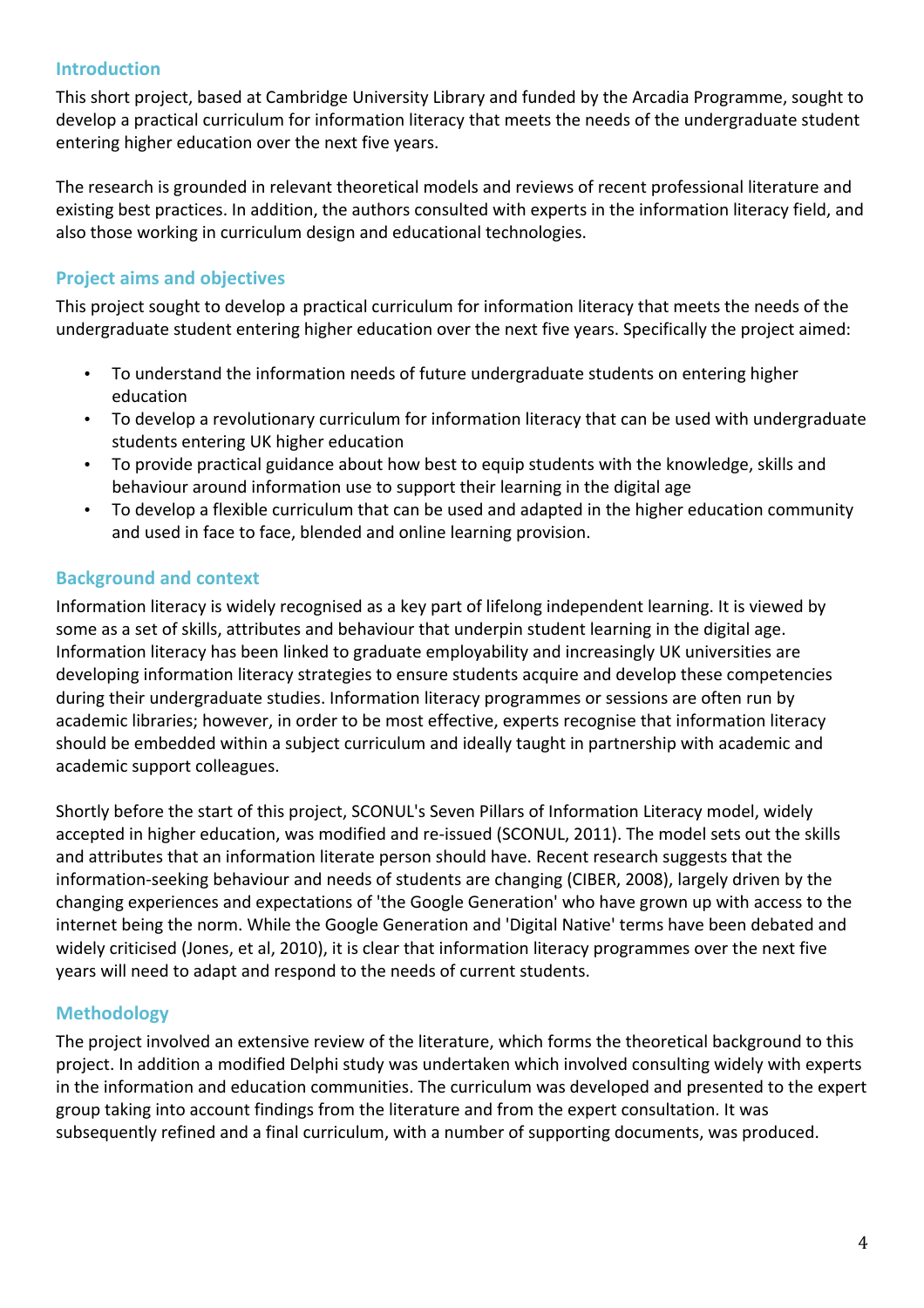#### **Definition and terminology**

Information literacy has been defined as "knowing when and why you need information, where to find it, and how to evaluate, use and communicate it in an ethical manner." (CILIP, 2004)

UNESCO's definition takes a broader view that goes beyond learning, stating that:

Information literacy empowers people in all walks of life to seek, evaluate, use and create information effectively to achieve their personal, social, occupational and educational goals. It is a basic human right in a digital world and promotes social inclusion in all nations. UNESCO (2005) Alexandria Proclamation

Our approach was to view information literacy in the broadest possible sense, which is more in line with UNESCO's than with CILIP's definition. We also recognized that information literacy has three key attributes, which are embodied in our curriculum, making it:

- Transitional
- Transferable
- Transformational

Transition occurs in learners, who enter university from a wide variety of backgrounds, but often need to make the transition from school to higher education. They also have to make the transition from dependent to autonomous learning.

The curriculum content needs to be transferable, forming a part of education, not simply 'library training.' Information literacy fosters and develops appropriate behaviour, approaches, cognitive functions and skills surrounding the use of information. In essence information literacy equips students with the capacity to generate their own strategies for dealing with new information contexts, for example when they leave higher education and enter the workplace.

Finally, information literacy should be transformational for the learner, changing their attitude, behaviour, outlook and even their world‐view. Therefore this curriculum has the potential to change lives and make a real difference to society.

It is clear from our research, that information literacy is a term that is much favoured in the library community. However, it overlaps with numerous other terms including academic literacies, new literacies, media literacy and digital literacy. At the heart of many of these other literacies is a desire to develop critical thinking, evaluation and high level cognitive skills in students. This is the essence of what information literacy seeks to achieve. Therefore, we hope that this study rehabilitates the term information literacy and can be a way of bringing those working in other related fields together. Figure 1 below illustrates what we have described as the information literacy landscape.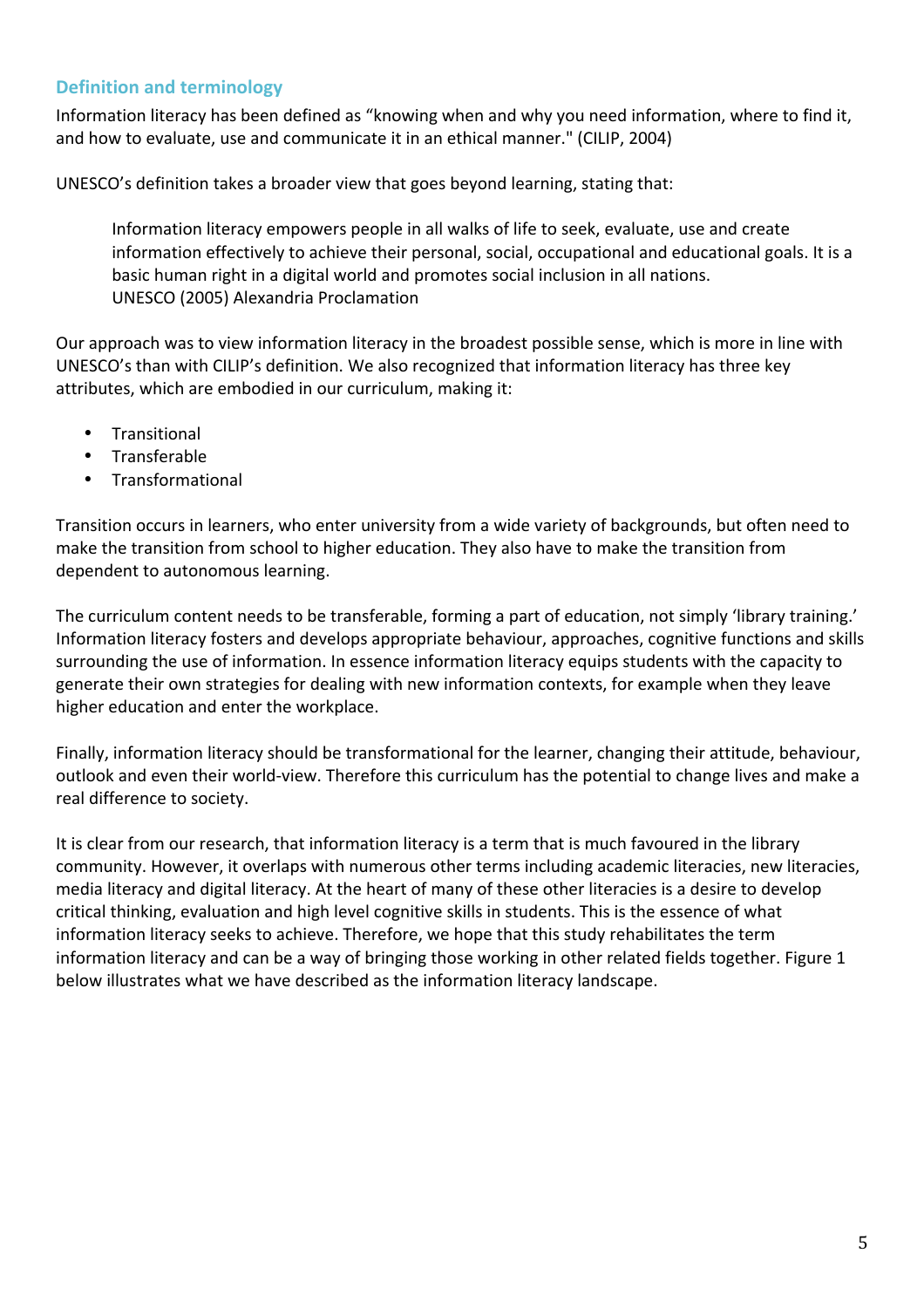#### **Figure 1: the information literacy landscape**

Information Literacy Landscape



#### **Project outputs**

This project had three major outputs which should be consulted for more detail:

- Theoretical background
- Expert consultation report
- **The curriculum and supporting documentation, comprising** 
	- o Curriculum overview and implementation guidelines
	- o Mapping to existing IL frameworks andstandards
	- o Evidence toolkit for implementing the curriculum
	- o Six tips for transforming your teaching
	- o Good practice in information literacy

#### **Summary conclusions**

The key finding during this project is that the way in which information literacy is taught, structured and implemented is as important as the topics that are covered in any new curriculum. In addition, information literacy needs to be embedded into the academic curriculum as far as possible; it also needs to be ongoing throughout a student's academic career and adapted according to the specific requirements of the discipline. The curriculum needs to include opportunities for students to work collaboratively and to reflect on their learning. It should be based on real needs, ideally following an audit. Meaningful assessment forms an important part of this curriculum, while recognising that information literacy can be difficult to assess summatively. Therefore approaches such as peer assessment are key.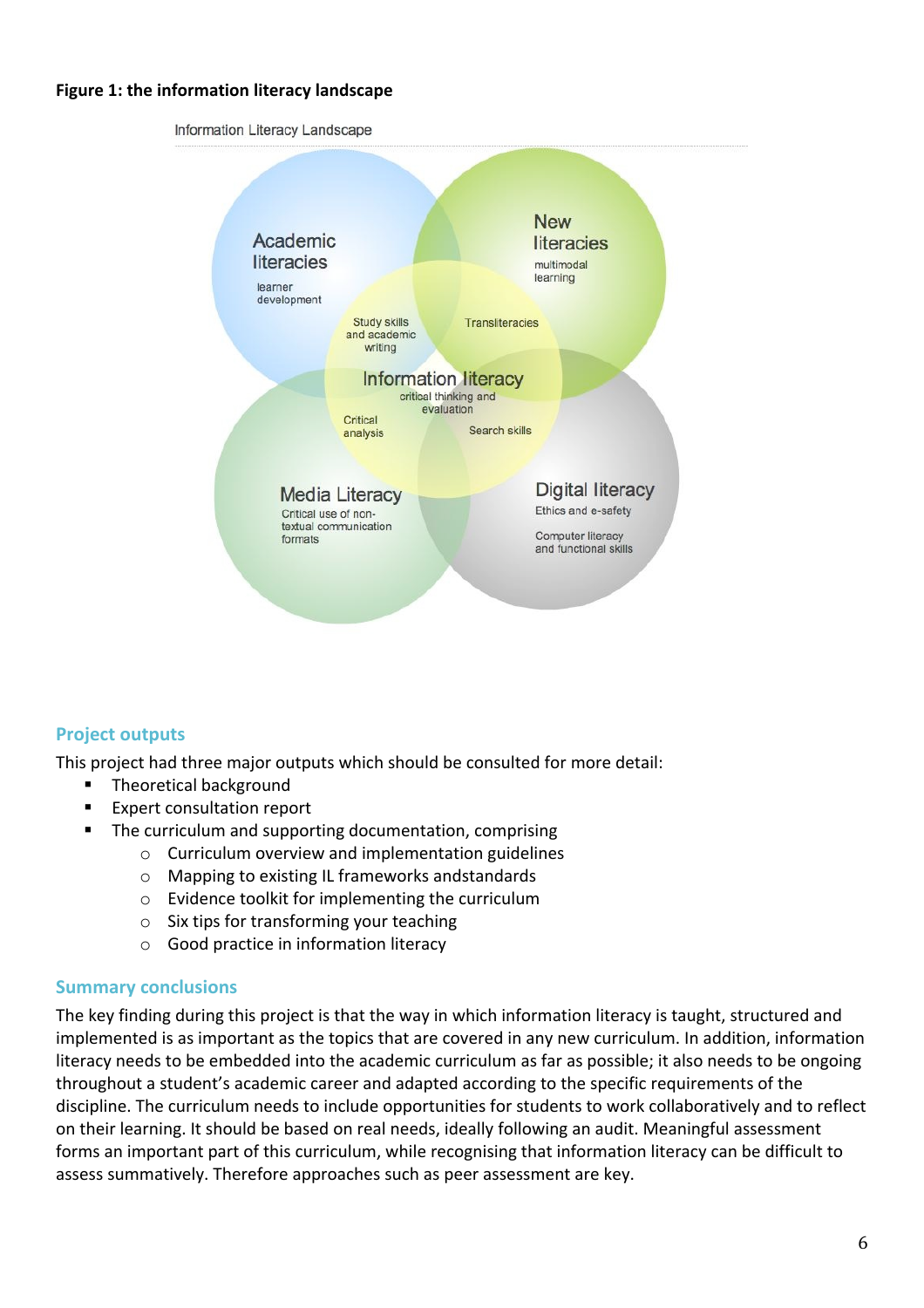The curriculum will need to be taught by a range of different people within an institution including librarians, learning developers, IT and e-learning staff, but most importantly by academic staff. A programme of staff development is therefore required to equip staff within an institution with the understanding and skills they need to deliver the curriculum. In order to be most effective, the curriculum needs buy‐in from senior management. Therefore it must be clear how information literacy relates to the strategic aims of the institution, such as graduate capabilities, employability, enhancing the student experience and improved achievement.

In terms of the content, the curriculum is divided into ten strands:

- 1. Transition from school to higher education
- 2. Becoming an independent learner
- 3. Developing academic literacies
- 4. Mapping and evaluating the information landscape
- 5. Resource discovery in your discipline
- 6. Managing information
- 7. Ethical dimension of information
- 8. Presenting and communicating knowledge
- 9. Synthesising information and creating new knowledge
- 10. Social dimension of information literacy

These strands are not discrete modules, but should be incorporated into the academic curriculum as appropriate to the needs of the discipline. They can also be combined in a variety of ways, and specific learning outcomes and activities are presented to guide those tasked with implementation. A variety of other resources, including examples of good practice, an evidence toolkit and a mapping of the new curriculum to existing models of information literacy, are presented to assist in implementation.

#### **Recommendations for further work**

Opportunities for further work in this area include:

1. A follow‐on pilot study to implement the curriculum with several different academic departments in different types of institutions.

2. Further work on collating examples of good practice that illustrate the teaching activities and strands described in the New Curriculum of Information Literacy. This work should draw on the large numbers of existing good practice examples and highlight those that support our approach.

3. The creation of a web‐based tool to enable practitioners to audit their existing practice against the curriculum and to identify any gaps in their current provision.

4. Further dissemination events, including a workshop to bring together those in the education and library field to discuss common issues, such as how best the curriculum could be implemented and how best to better embed information literacy into the school curriculum.